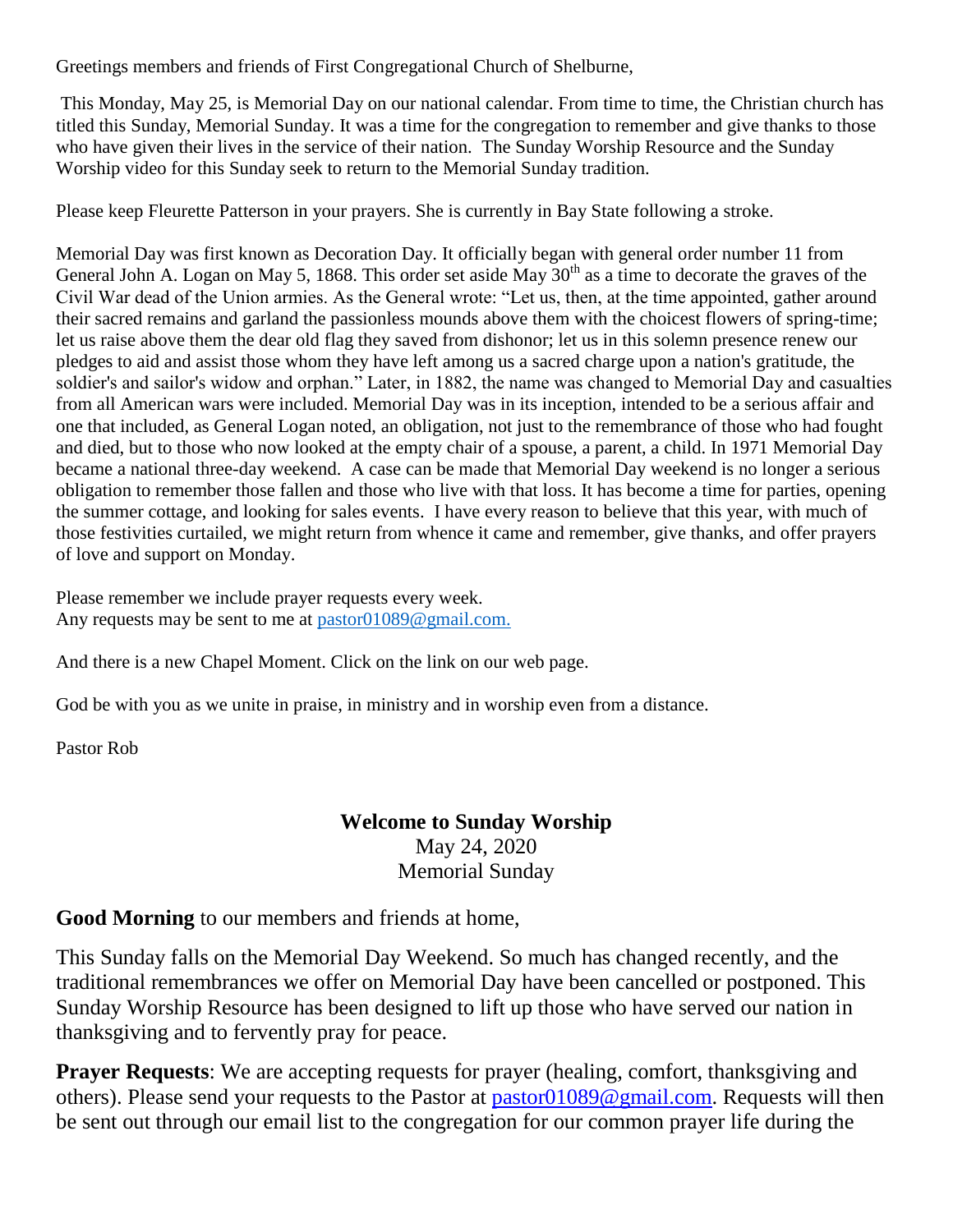week. PLEASE remember that all prayer requests received become public knowledge. If you are uncertain if your request for another might be confidential, do not send it.

**Chapel Moments videos**: We are posting Chapel Moments videos on our web page, shelburnechurch.org. as often as possible. These are brief moments that include prayer, scripture, reflection, and music.

# **And now let us be in worship**

### **A Call to Worship** Based on Psalm 46

"Be still," says the Lord, "and know that I am God." You, O God, are exalted among the nations. You, O God, are exalted in the earth, You, O God, the Lord of hosts, are with us and you are our refuge.

### **Morning Prayer & Lord's Prayer**

O God, creator of this new day, we pray this day in thanksgiving. We give thanks for the freedoms we enjoy, for the bounties of our tables and for the security of our nation. We give thanks for those who have given their lives that we may be so blessed in our day. Each new day, as we remember and give thanks, we pray for peace, in our hearts and in our homes, in our nation and in our world and always in the name of Christ who taught us to pray, saying… *Our Father, who art in heaven, hallowed be thy name. Thy kingdom come, thy will be done, on earth as it is in heaven. Give us this day our daily bread and forgive us our debts as we forgive our debtors. And lead us not into temptation but deliver us from evil. For thine is the kingdom and the power and the glory forever. Amen.*

## **Memorial Prayers**

This morning's prayers are a memorial to all those who have given their lives in the service of our country and those who have suffered in our times of conflict. There will be a time for your own prayers and meditation.

Loving God, may our prayers this morning be like candles lit before you. May their light scatter the darkness. May their flame be a symbol of hope. May their burning be a sign of our faith. May our prayers serve as memorials for all those who gave of their lives in the service of their country. May we remember this day all Americans who have died in our wars: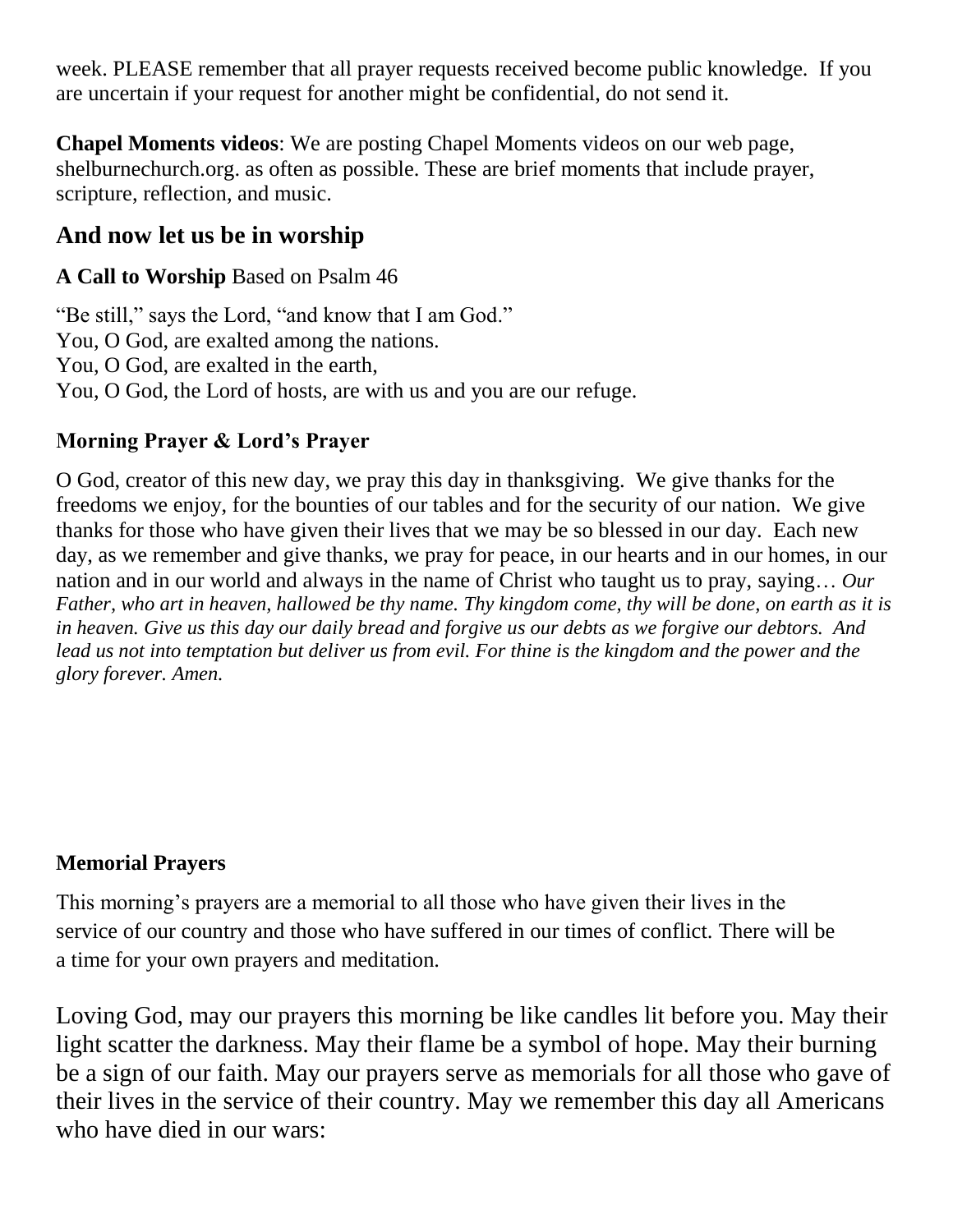The American Revolution The Indian Wars The Barbary Wars The War of 1812 The Mexican American War The American Civil War The Spanish American War The United States Philippine War The Moro Wars The Banana Wars The First World War The Second World War The Korean War The Vietnam War The Persian Gulf Wars The Kosovo War The Iraq War The Afghanistan War

May our prayers serve as memorials for all those who gave of their lives in the service of their country. May we remember all Americans who died in conflicts and rebellions worldwide:

The Boxer Rebellion The Russian Civil War The El Salvador Civil War Interventions in Lebanon, the Dominican Republic, Grenada, Bosnia, Panama, Syria, Somalia and the Islamic State in Iraq and Syria

Let our prayers, O God, serve as memorials to all who have perished. Let them serve as memorials to all who have suffered in times of war and conflict: Husbands and wives, fiancées and close friends, parents and grandparents, all the children, neighbors, and communities. All who have mourned the loss of the ones they love. May these prayers join many others for peace. May we now offer our own prayers and may we find your peace in this moment of meditation….. Loving God, even as we remember the fallen, we are grateful that all have fallen into your loving arms. Amen.

**Gospel Lesson:** Philippians 4:4-8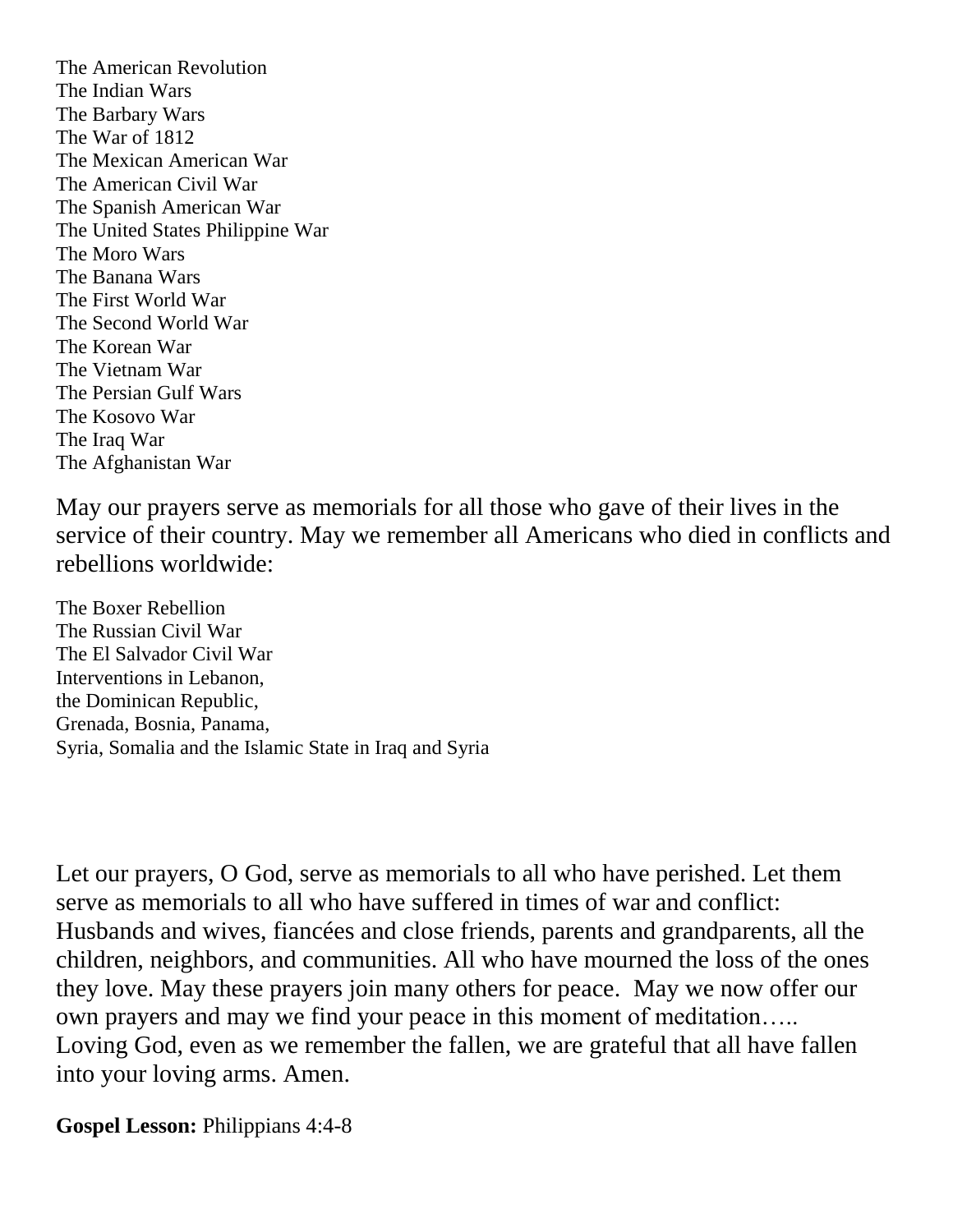This text was the basis for a sermon preached by Chaplain James V. Claypool on January 21, 1945 to the sailors at the naval operating base at Norfolk, Va. It was titled *God on a Battlewagon: the Four Directions.* Chaplain Claypool's main ideas and the context of his sermon are offered in the notes.

**Benediction:** Attributed to Francis of Assisi

Lord, make us instruments of the Peace; Where there is hatred, let us bring love, Where there is injury, pardon, Where there is doubt, faith; Where there is despair, hope; Where there is darkness, your light, And where there is sadness, Joy, Amen.

#### **Notes on the text**

Chaplain Claypool chose for one of his texts the reading from Philippians that we read this morning. His primary text, however, was a fragment from a longer verse from the first Book of Kings. It simply reads *Get thee hence and turn thee eastward….* In reflecting on Claypool's sermon, it is first important to note the context of the day. By January 1945 the United States had been at war on two fronts for three full years. D day had already happened in France and the allies were advancing towards Berlin. The Japanese navy had been virtually destroyed at the battle of Leyte gulf and the allies were beginning their island-hopping campaign. Soldiers, sailors and pilots were giving everything they had to finish the war both in Europe and in the Pacific. Many had already given their lives. Some 400,000 in a war that would claim in excess of 22 million military casualties world-wide and another 40-50 million civilian deaths. Many US military personal would make that sacrifice until Japan surrendered in September of 1945. The sailors that heard Claypool's sermon were still at war and in the war. Many were getting ready to be shipped out. Many were returning. Some had just been conscripted or enlisted. Others had been in the navy since before the war. And still others were in only for the duration. To see that congregation is to see a group living with the experience of war and the uncertainty of what might happen next. In the midst of this, Claypool takes an instrument they all know, the compass, and uses the four directions to help them live in their current situation. I suggest his words speak as well to us today, as they did then.

The Chaplain observed that due to the war, sailors were logging an enormous number of miles. He wrote, *"sailors are traveling more than at any other time in naval history. This is due to the fact that never have we been engaged in naval activities that require so much. North, South, East and West, all at the same time."* His conclusion was that many of the places these sailors have been are places they will probably never see again. Some of them, he wrote, they do not ever want to see again. Further, this amount of travel is going to makes significant changes in the thinking of Americans. *There are four directions*, Claypool continued, *that we can take in our mind*. *It is not the gale, but the set of the sail that determines where our lives are directed. You should start your course on one of these four directions.* And then he outlines each one:

The first is to the west. The place of the setting sun and the evening star. This direction brings beautiful memories. It is also that direction that we think of the things that we would like to have done but have not. And the things we have done that we ought not to have. The west, according to Claypool is the direction of looking into the past. *I have a friend*, he said, *who is a successful professor, head of his department, not a care in the world. But he thinks in the past he had a string of mis steps. He didn't make the lacrosse team in college. What*